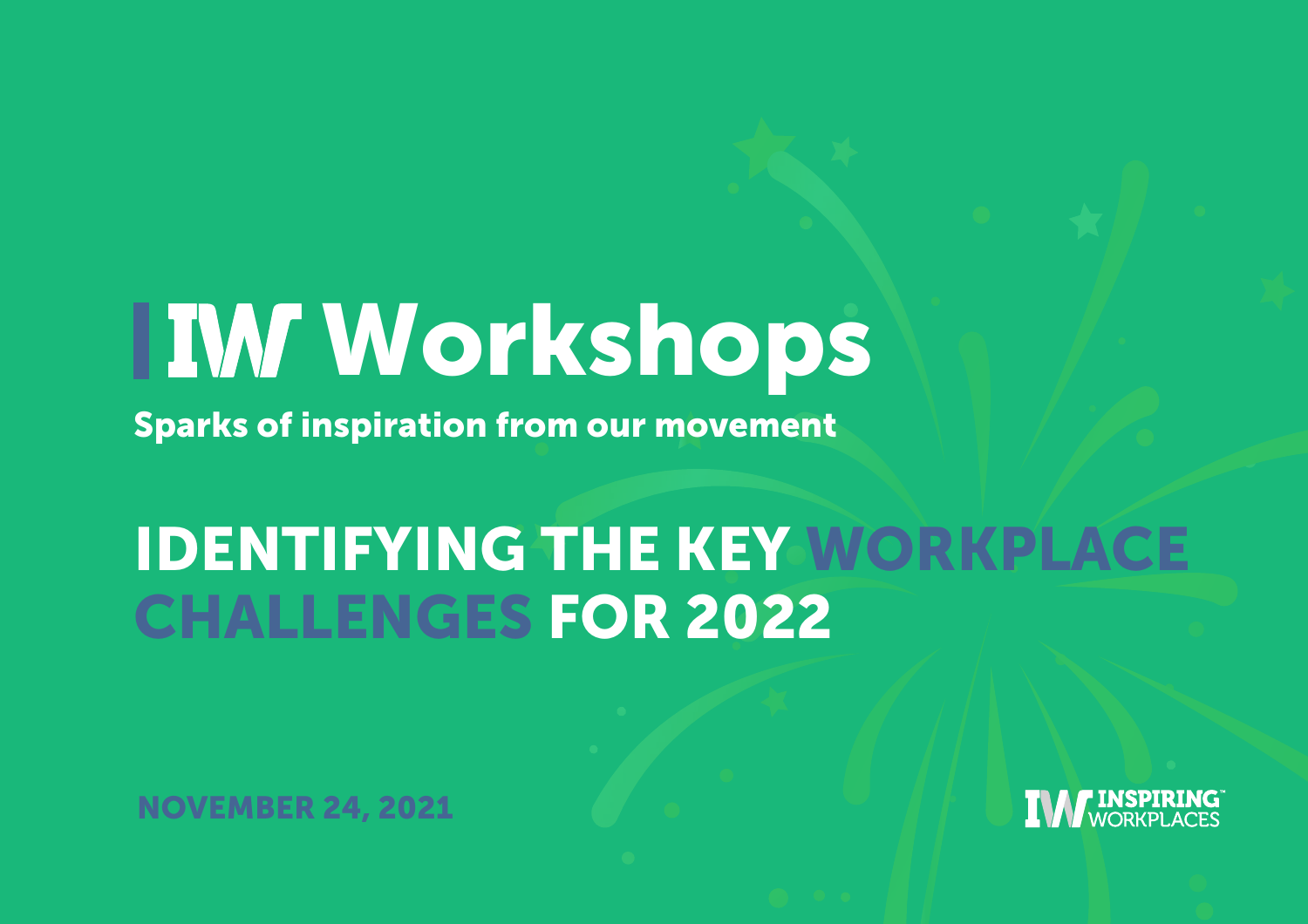#### What our workshops aim to deliver you

At **Inspiring Workplaces** we want to change the world through the world of work. And we know, one of the best ways for us to do that is working together as a community to solve issues we all face day-in-day-out.

As we approached the end of 2021, we got together with our community to share key priorities and workplace challenges for the next 12 months and how the IW community can support each other to deliver an inspiring workplace for 2022 and beyond. This bitesize document represents the start of that professional journey to solve issues as a community by identifying the challenges we anticipate 2022 will bring.

We hope it helps you, your people and organization.

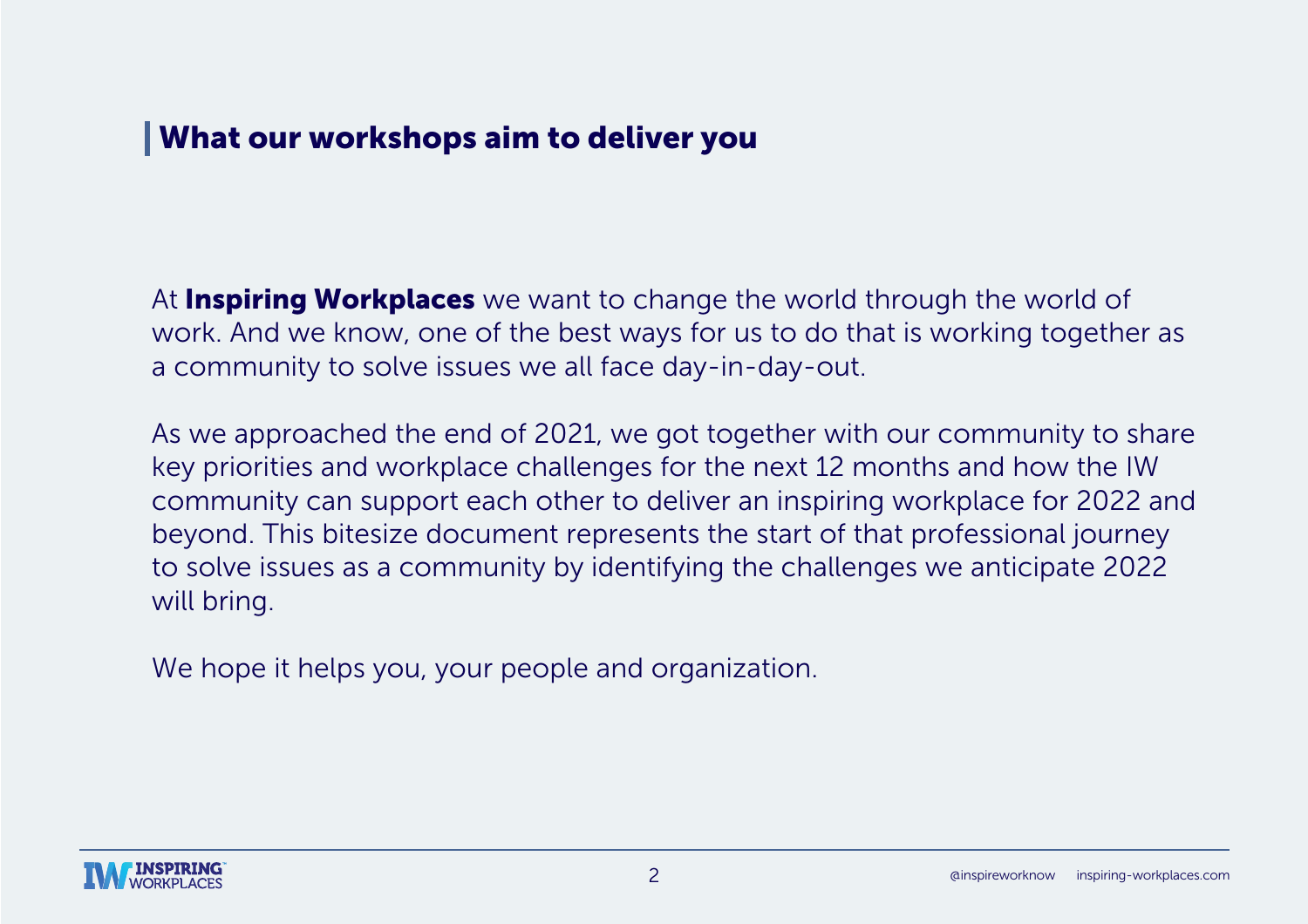#### Identifying the key workplace challenges in 2022

The challenges 2020 brought with Covid-19, lockdowns and the rise of remote working created a huge shift in the working world. In 2021 we have seen rapid evolution with organisations re-writing the rule books and changing operational norms. 2022 will see organisations begin to settle in their own versions of 'the new normal'.

But with rapid change comes big challenges. The organisations that thrive will spot the challenges that are beginning to emerge and face them head on in the next 12 months.

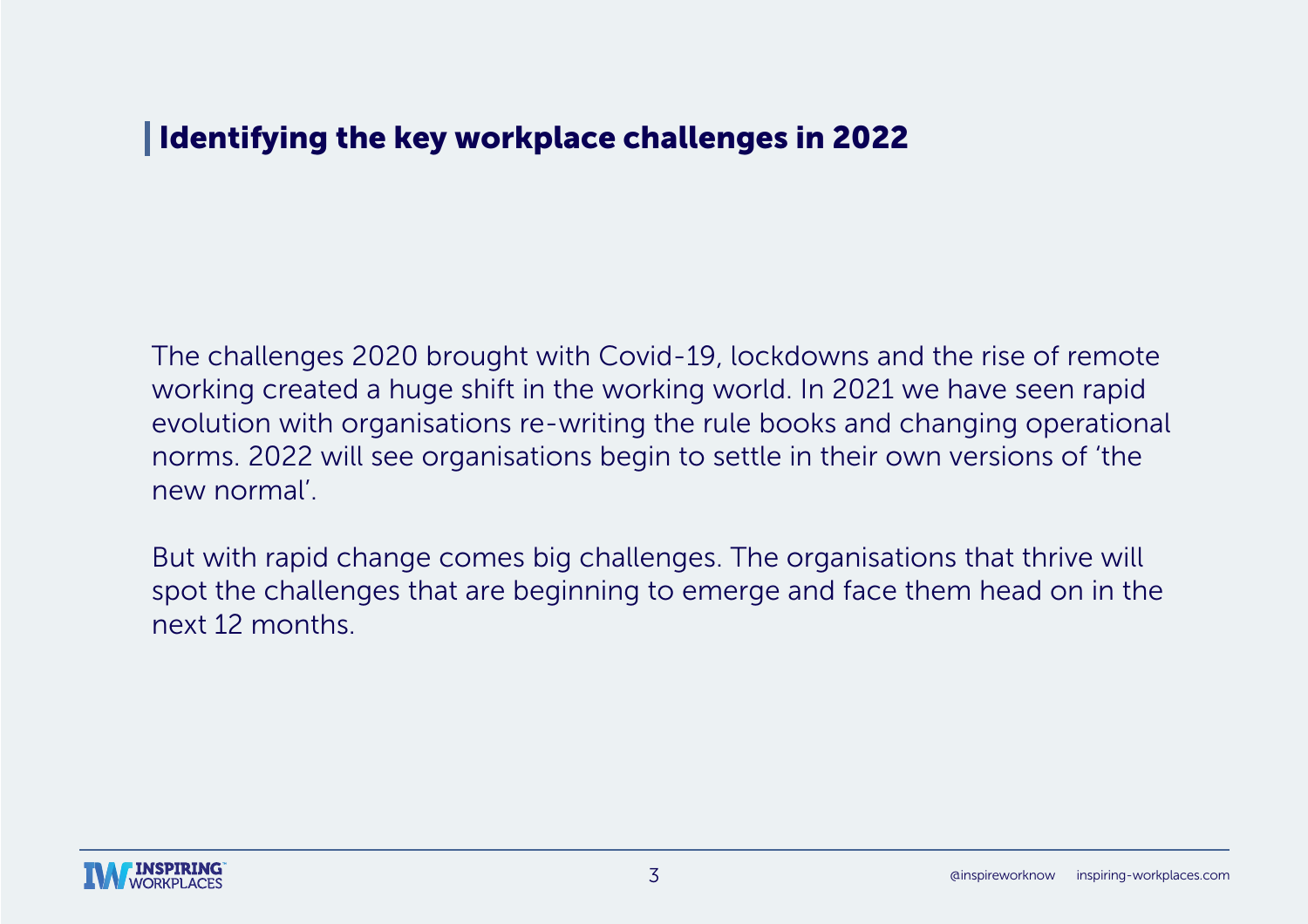### So we asked:

# *What are your key priorities and workplace challenges for 2022?*

The following pages are sparks that came from Inspirers like yourself. We hope you enjoy them.

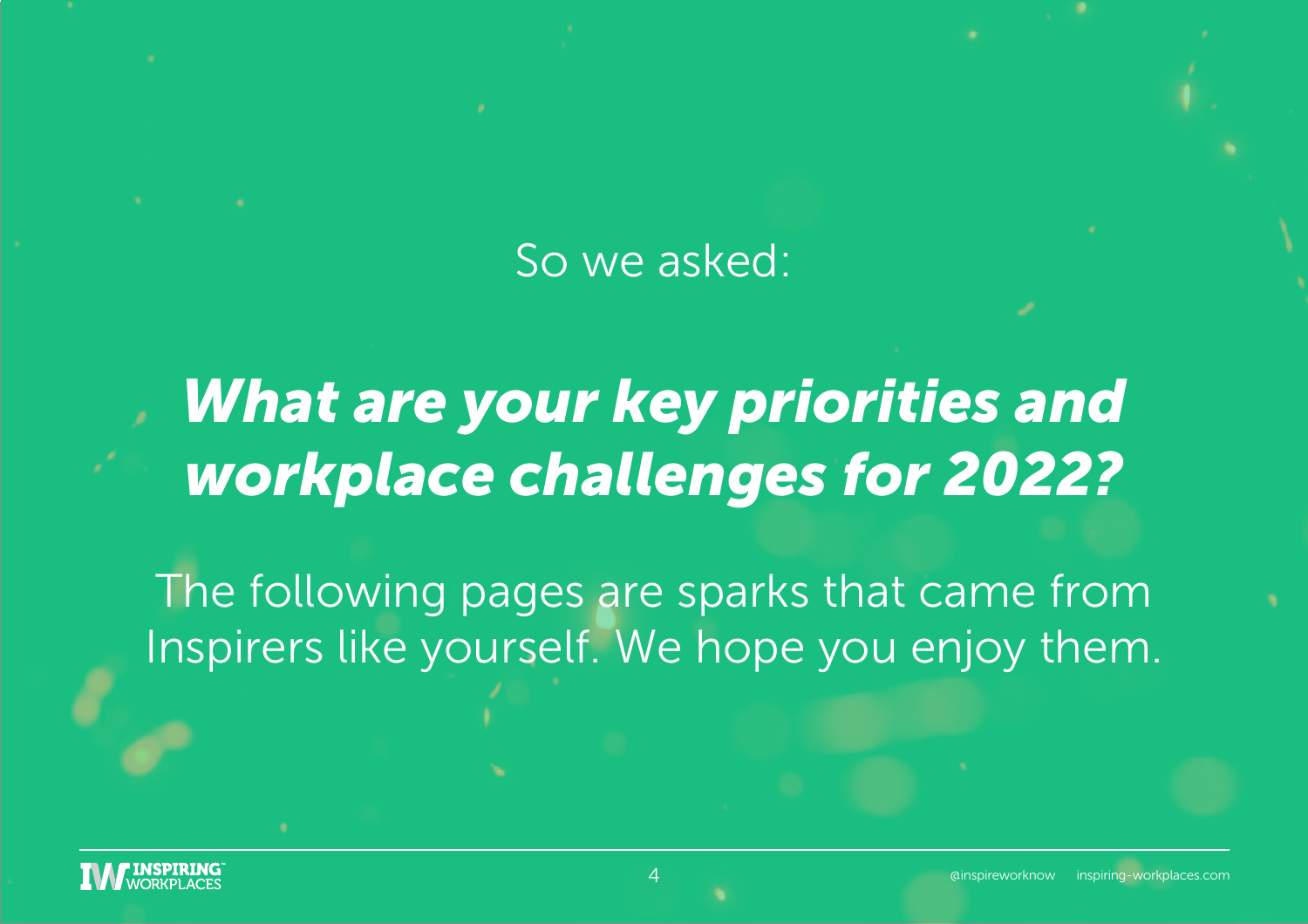#### | Ideas from our Inspirers





What are the challenges you anticipate you'll be working on in your workplace?

| Colleague<br>community in<br>person -<br>building that<br>engagement to<br>retain | People<br>recontracting how<br>they work together<br>as a team - in eth<br>light of hybrid<br>working | retaining the<br>talent we<br>have | Change<br>management                                          | enhancing<br>engagement<br>virtually                  | building diverse<br>workforce and<br>celebrating<br>differences      | encouraging more<br>risk taking /<br>pyscholgical safety to<br>help organisations to<br>be more innovative.<br>agile and adaptable       | Increase engagement<br>level especially in<br>countries that are<br>relatively conservative<br>i.e. separation of work/<br>personal | <b>Hybrid working will</b><br>require managers to<br>devote more time to<br>leadership than to<br>work output - this                                                                    | Streamlining our<br>internal<br>communications<br>channels (We<br>have so many!) | Supporting the<br>development of the<br>workforce when<br>work / life balance<br>has shifted so | them and us<br>between frontline<br>workers and those<br>who have the<br>choice of hybrid |
|-----------------------------------------------------------------------------------|-------------------------------------------------------------------------------------------------------|------------------------------------|---------------------------------------------------------------|-------------------------------------------------------|----------------------------------------------------------------------|------------------------------------------------------------------------------------------------------------------------------------------|-------------------------------------------------------------------------------------------------------------------------------------|-----------------------------------------------------------------------------------------------------------------------------------------------------------------------------------------|----------------------------------------------------------------------------------|-------------------------------------------------------------------------------------------------|-------------------------------------------------------------------------------------------|
| Rebuilding<br>community<br>with a hybrid<br>workforce                             | Putting a large<br>emphasis on<br>storytelling.<br>Sharing each<br>other's<br>experiences.            | <b>Building</b><br>great EVPs      | <b>Hiring great</b><br>talent                                 | Improving<br>communication<br>and two way<br>feedback | Managing<br>flexible<br>working for<br>frontline on-<br>site workers | Managing and<br>communicating<br>change/ resistance to<br>change eg. hybrid<br>working, adapting to<br>technology/digital<br>tools, etc. | Increase usage<br>of Intranet/<br>Teams (groups)<br>as platforms to<br>connect & share                                              | changes the balance<br>Increasing employee<br>engagement and<br>morale - especially in<br>our remote workforce. I<br>mean office / home<br>colleagues vs our<br>builders / plumbers etc |                                                                                  | dramatically                                                                                    | working                                                                                   |
| <b>Dramatically</b><br>improving<br>inclusivity as a<br>management<br>skill       | <b>Bringing</b><br>people back<br>together after<br>a long time<br>apart.                             | mental<br>health and<br>wellbeing  | Drive sense<br>of purpose +<br>reinforce<br>common<br>culture | Improving<br>recruitment<br>and<br>retention          |                                                                      |                                                                                                                                          |                                                                                                                                     |                                                                                                                                                                                         |                                                                                  |                                                                                                 |                                                                                           |

#### How best can we solve these priorities together as a community?



The above image represents the ideas and inspiration from fellow inspirers on the topic of workplace challenges. We have used these ideas to create this guide.

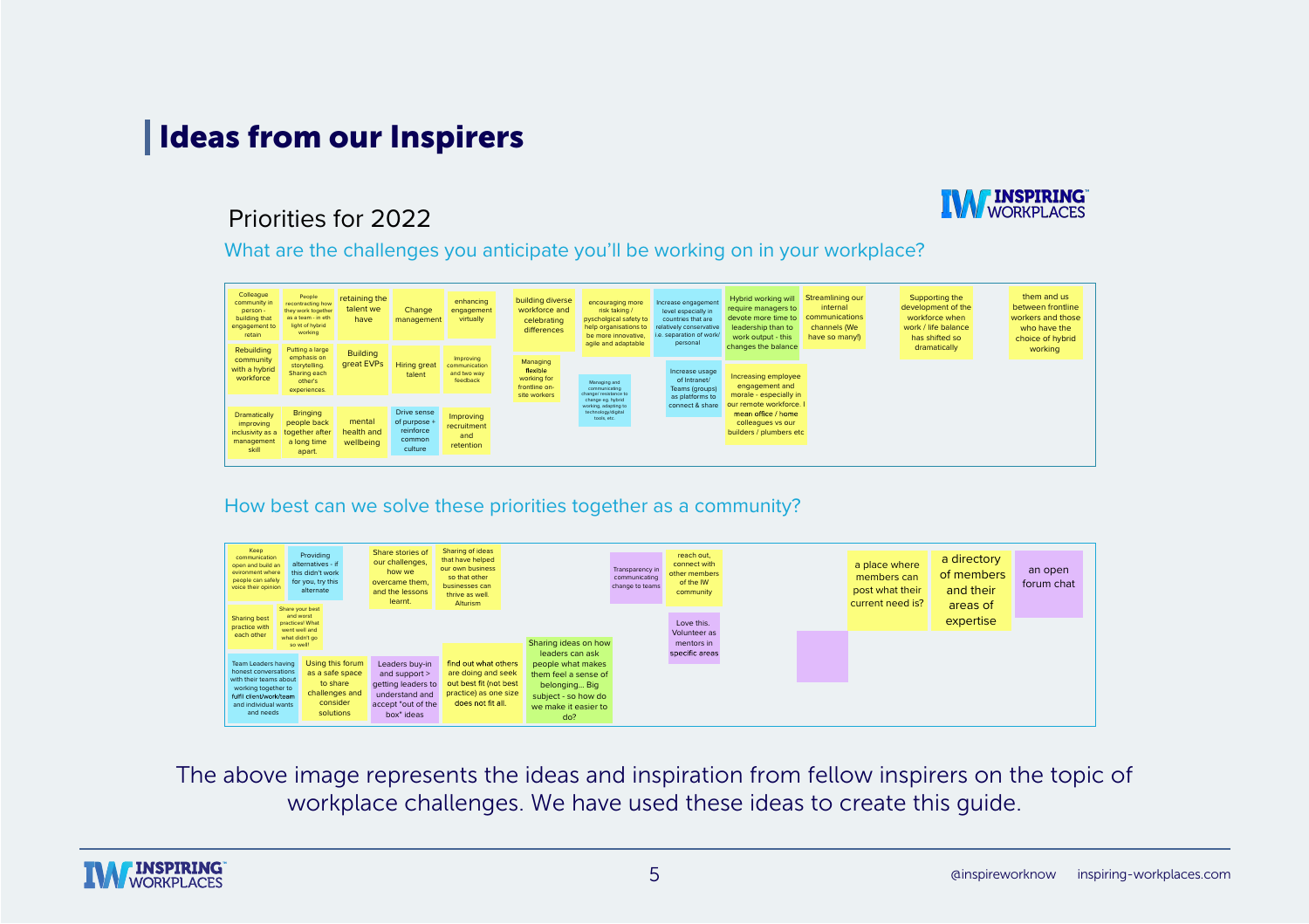# Hybrid/ flexible working

The challenges of managing a hybrid and flexible workforce will be at the forefront of business leader priorities in 2022. Line managers will need to devote more time to leadership and managing dispersed teams than work output to keep employees engaged and productive.

Business leaders will face challenges of an employee engagement divide between frontline workers and officed based workers and will need to find a way to close the gap.

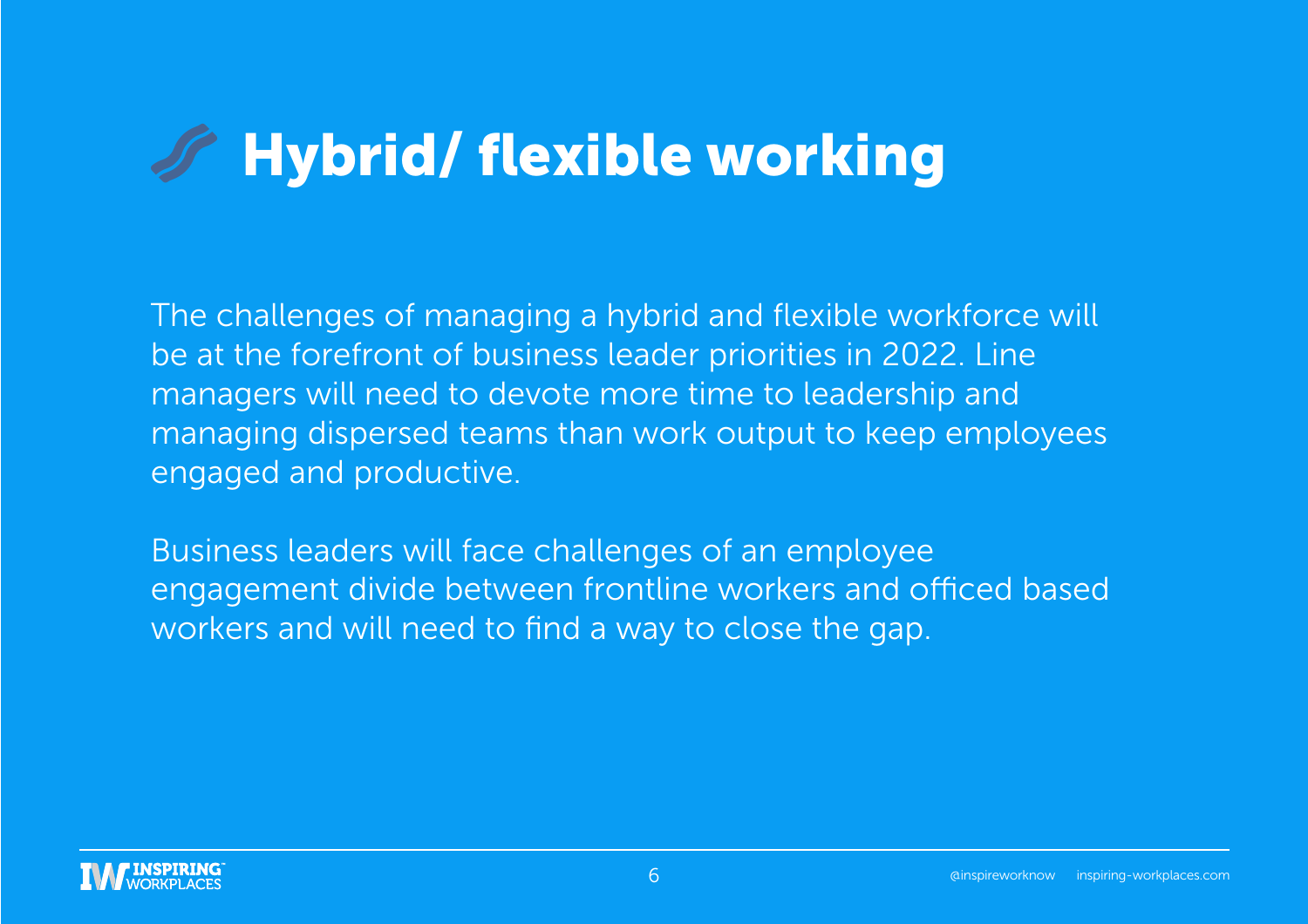### **AK Connecting a dispersed workforce**

Organisations will need to rebuild their community and solidify their culture and purpose to connect dispersed teams and enhance engagement virtually. Storytelling and sharing experiences will play a huge role in reconnecting employees.

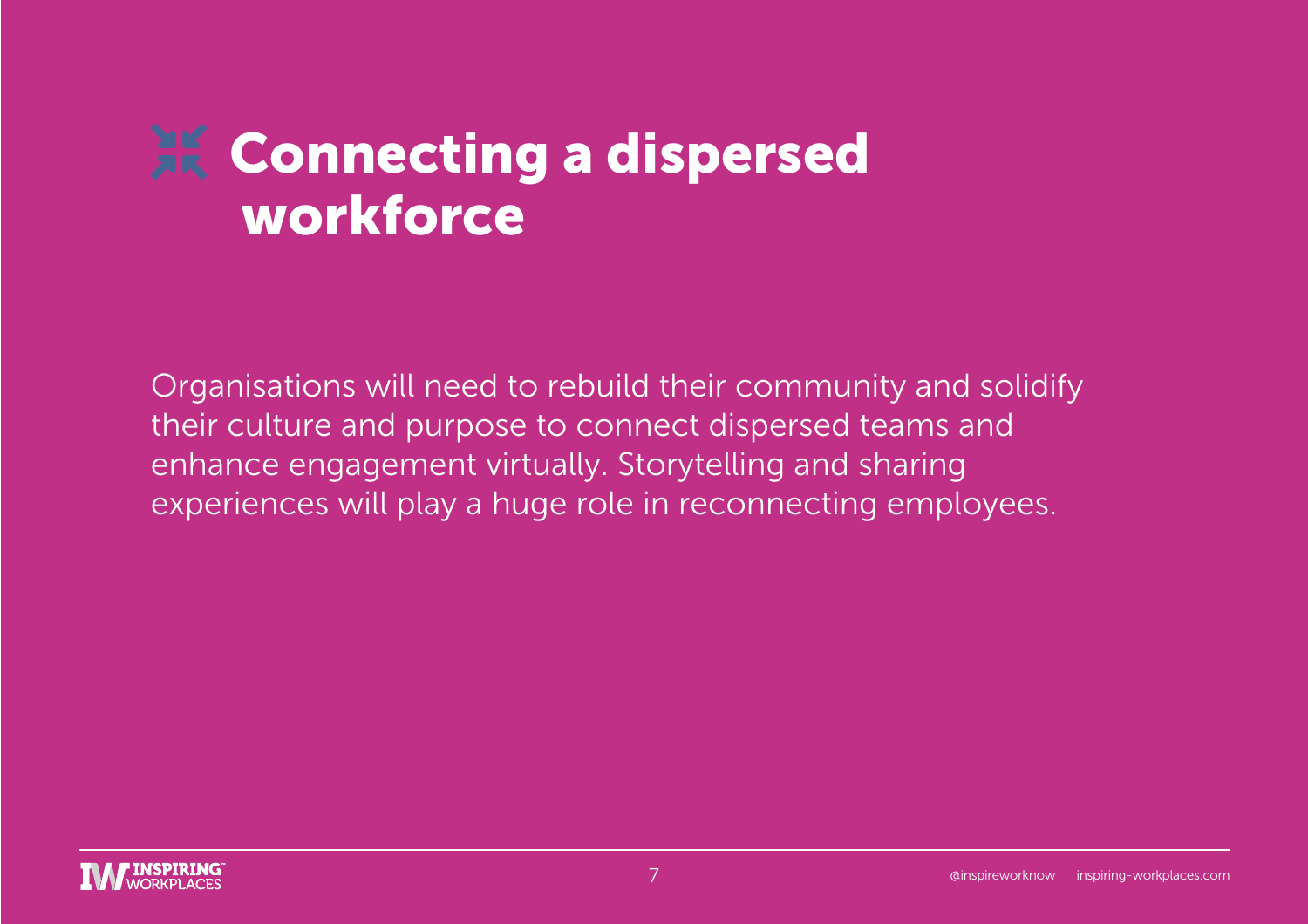# **28 Attracting and retaining talent**

The impact of the great resignation will come into full effect in 2022. Organizations will need to build a great employee value proposition and build strong recruitment and retention strategies in order to keep and attract the best talent.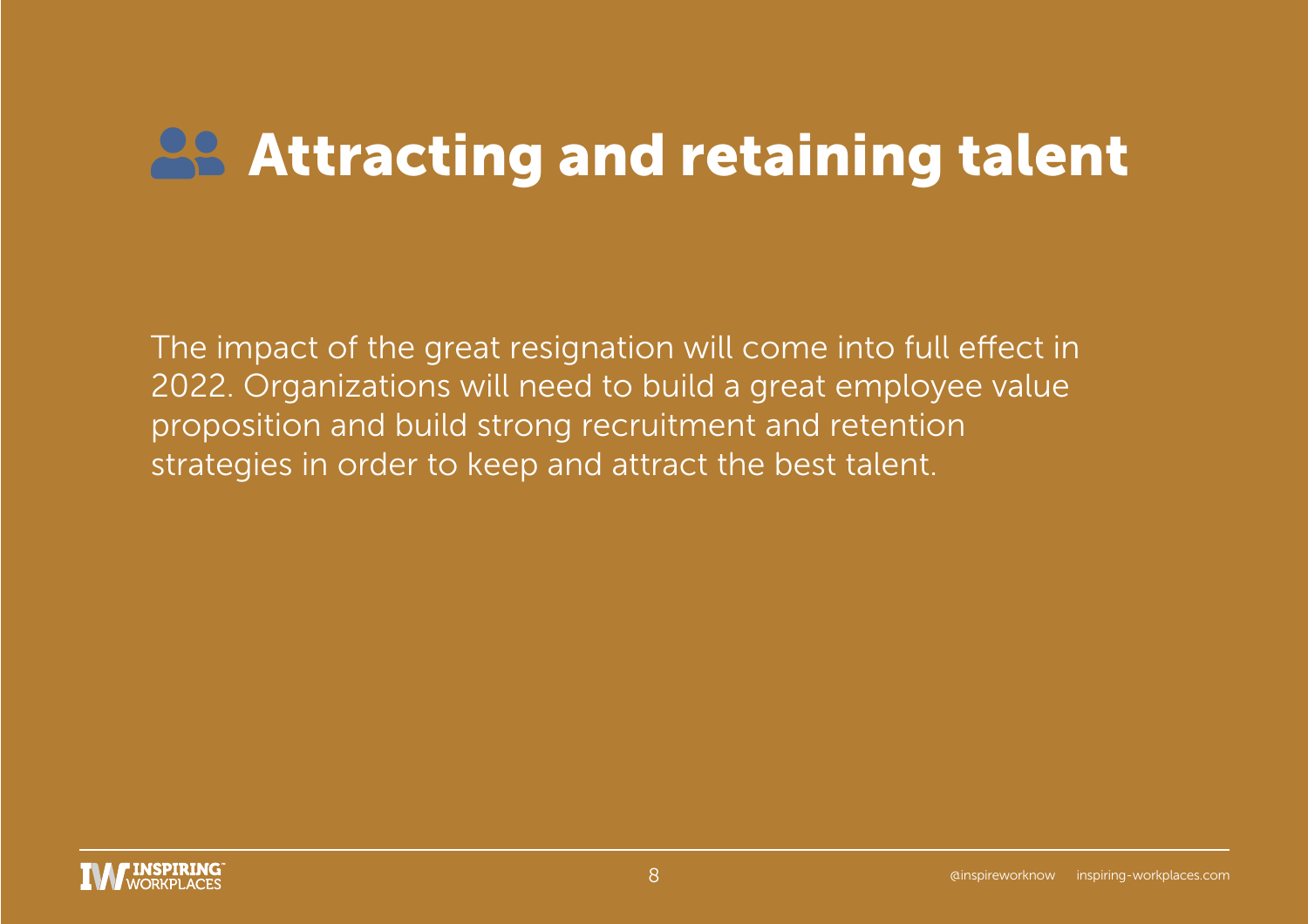

Organisations will need to have strong communications and change management strategies to support employees who are resistant to the changes they will inevitably face in 2022 such as hybrid working and adapting to new digital tools and processes.

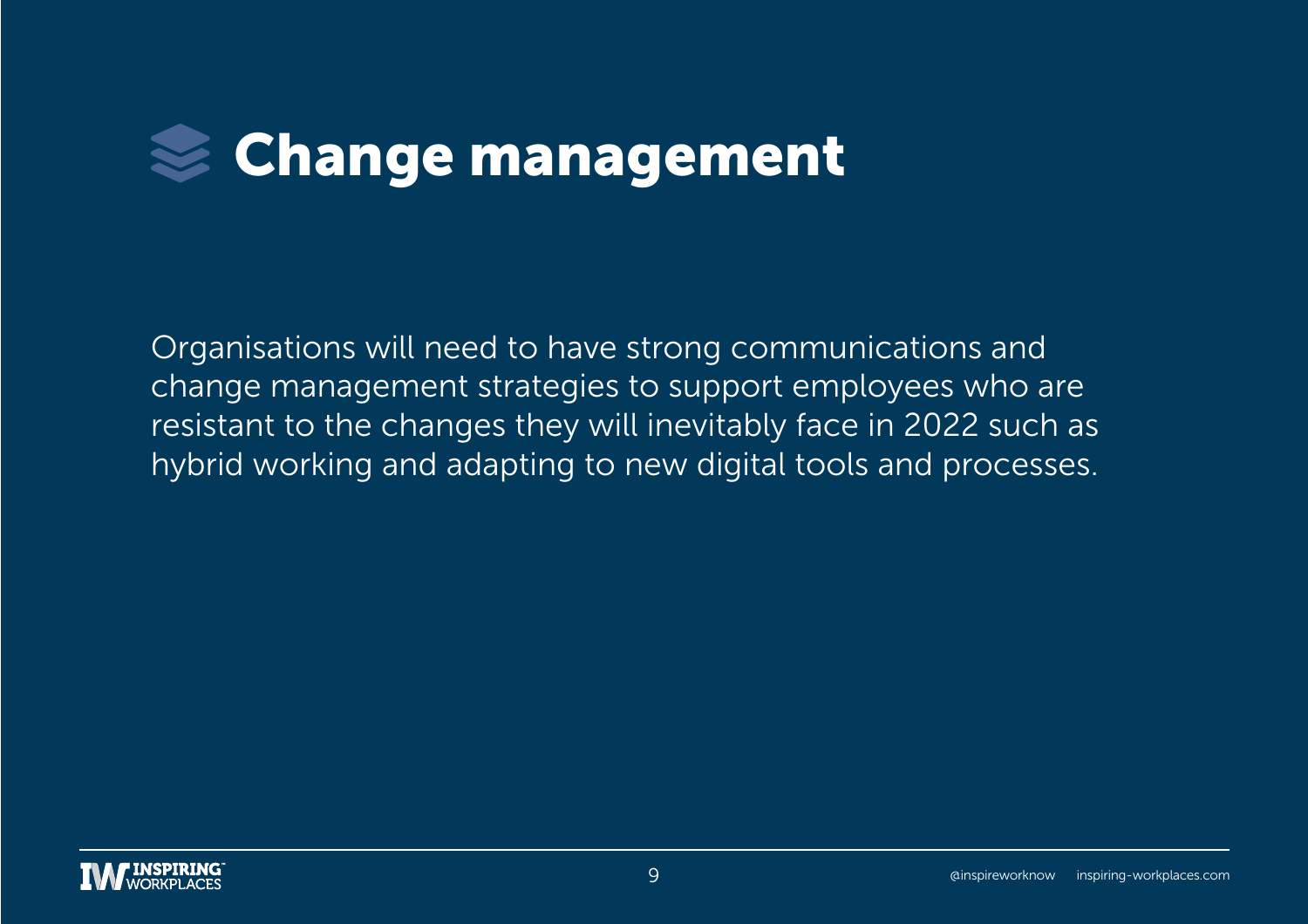# **Communication**

Strong internal communication will be paramount to success in 2022. Organisations will need to build strong but streamlined digital communication channels, two-way feedback and make sure they have the right communication platforms in place that suits their organisation and employees.

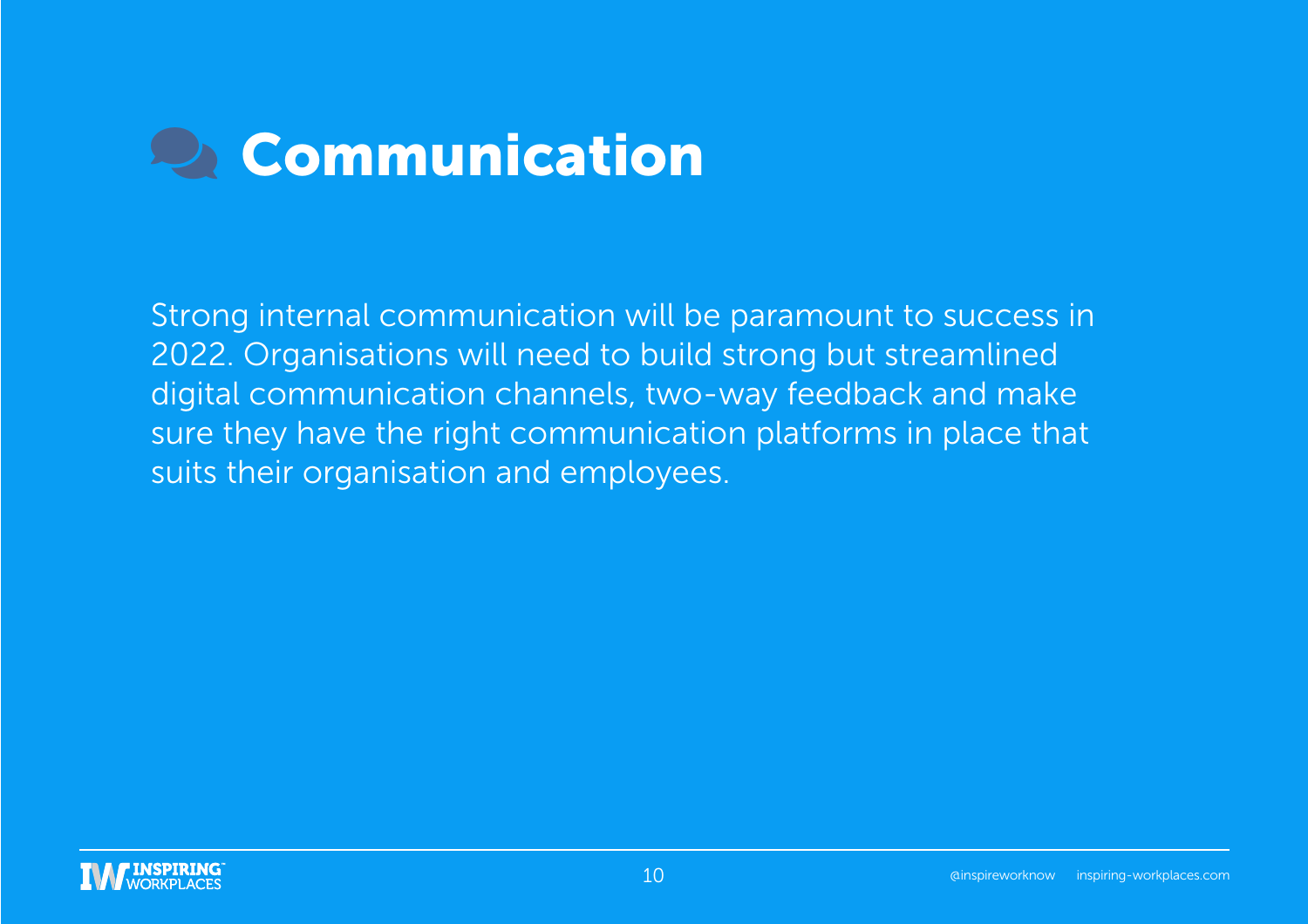# **R-9 Diversity and Inclusion**

Building a diverse and inclusive workforce will be top of the agenda for business leaders in 2022. Inclusivity will gain importance as a management skill alongside building inclusive, psychologically safe and diverse cultures.

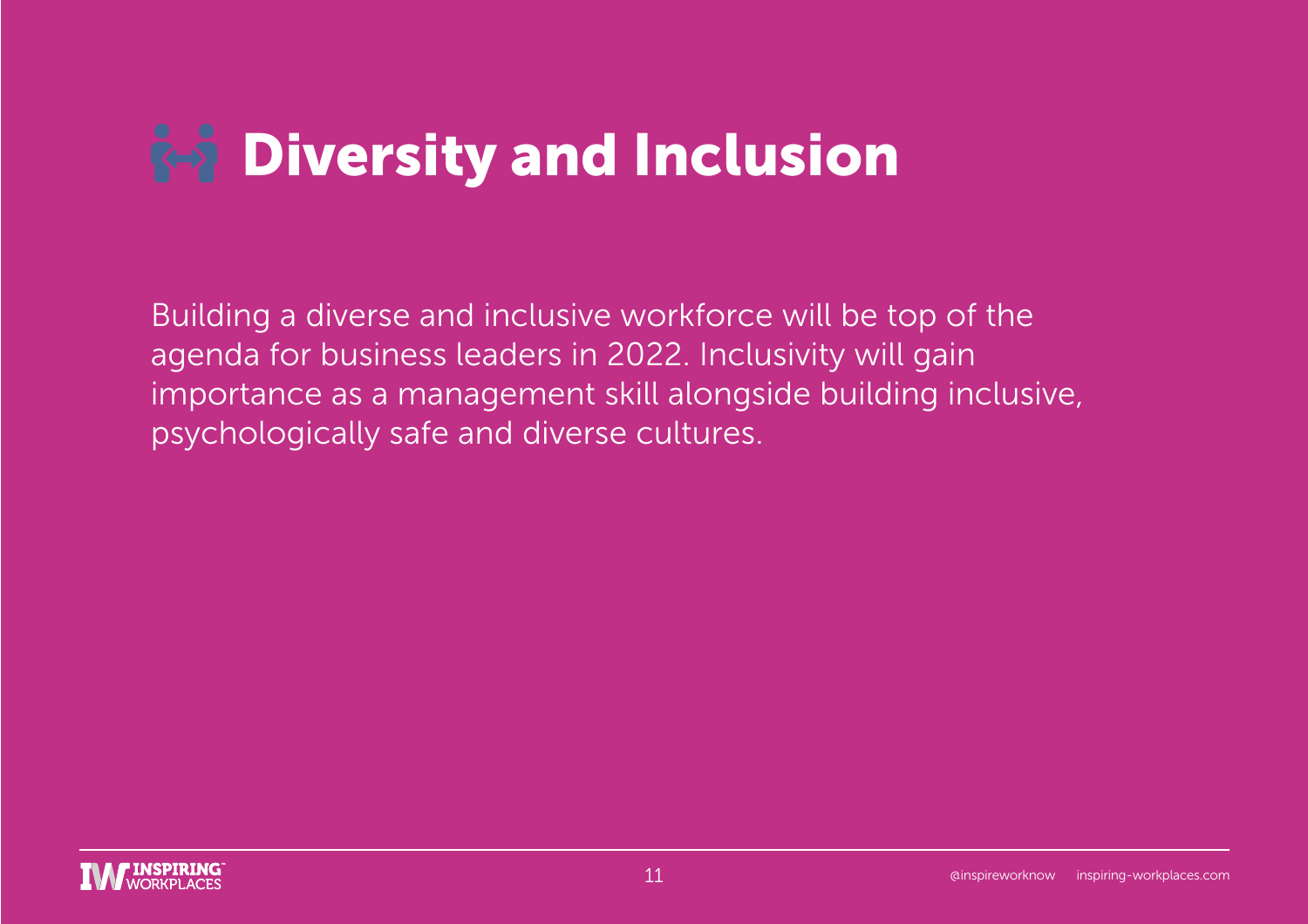

The challenges and drastic changes employees have faced over the past two years will continue to take a mental toll. As organisations begin to settle into their version of 'the new normal' supporting employee wellbeing will be key.

Organisations who fail to prioritise the mental health of their employees will see tangible loss in talent and revenue.

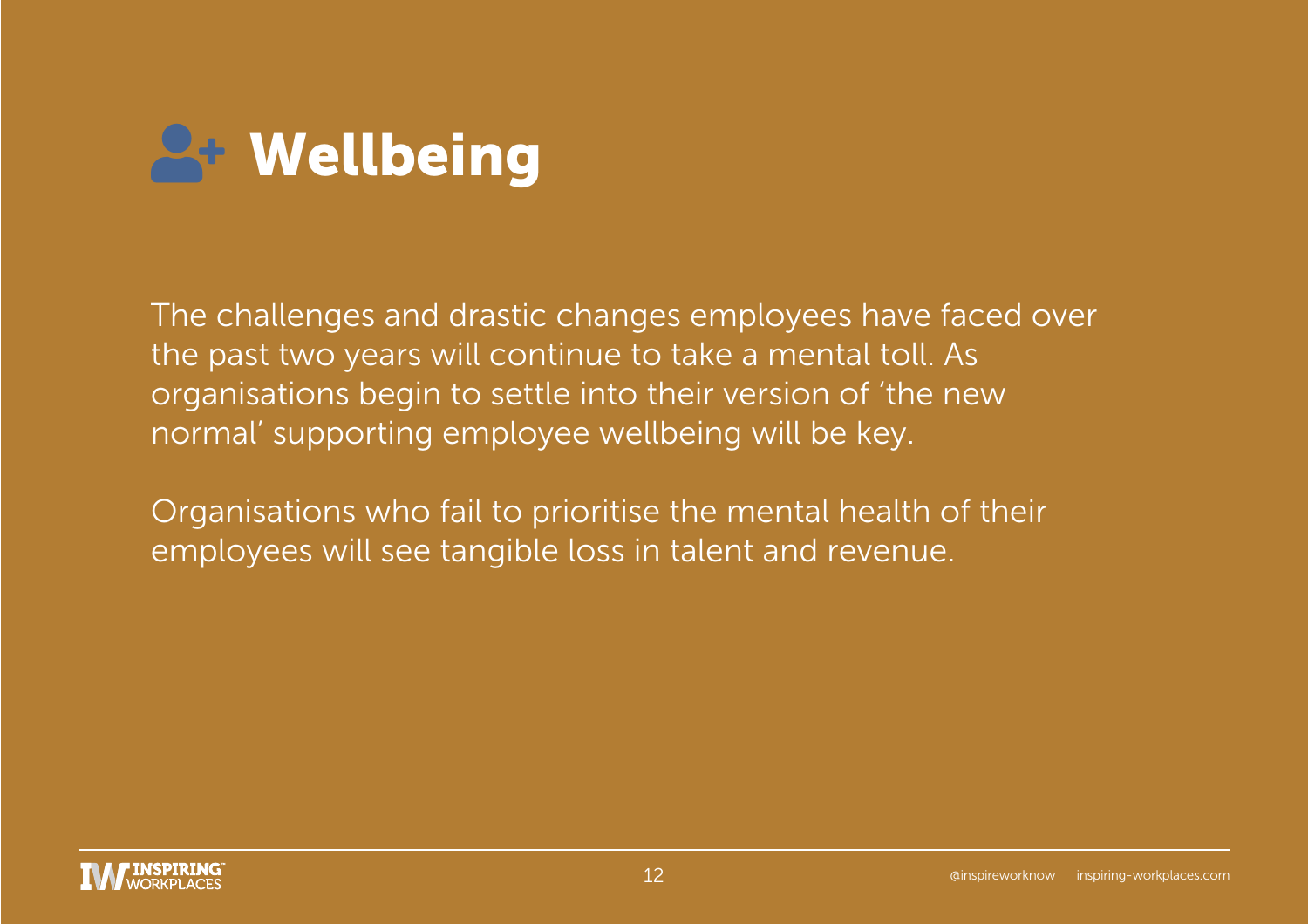# Building a culture of innovation

Innovation, adaptability and agility will be at the heart of successful organisations in 2022. This means building psychologically safe cultures where mistakes, differing opinions, and challenging the status quo are all encouraged.

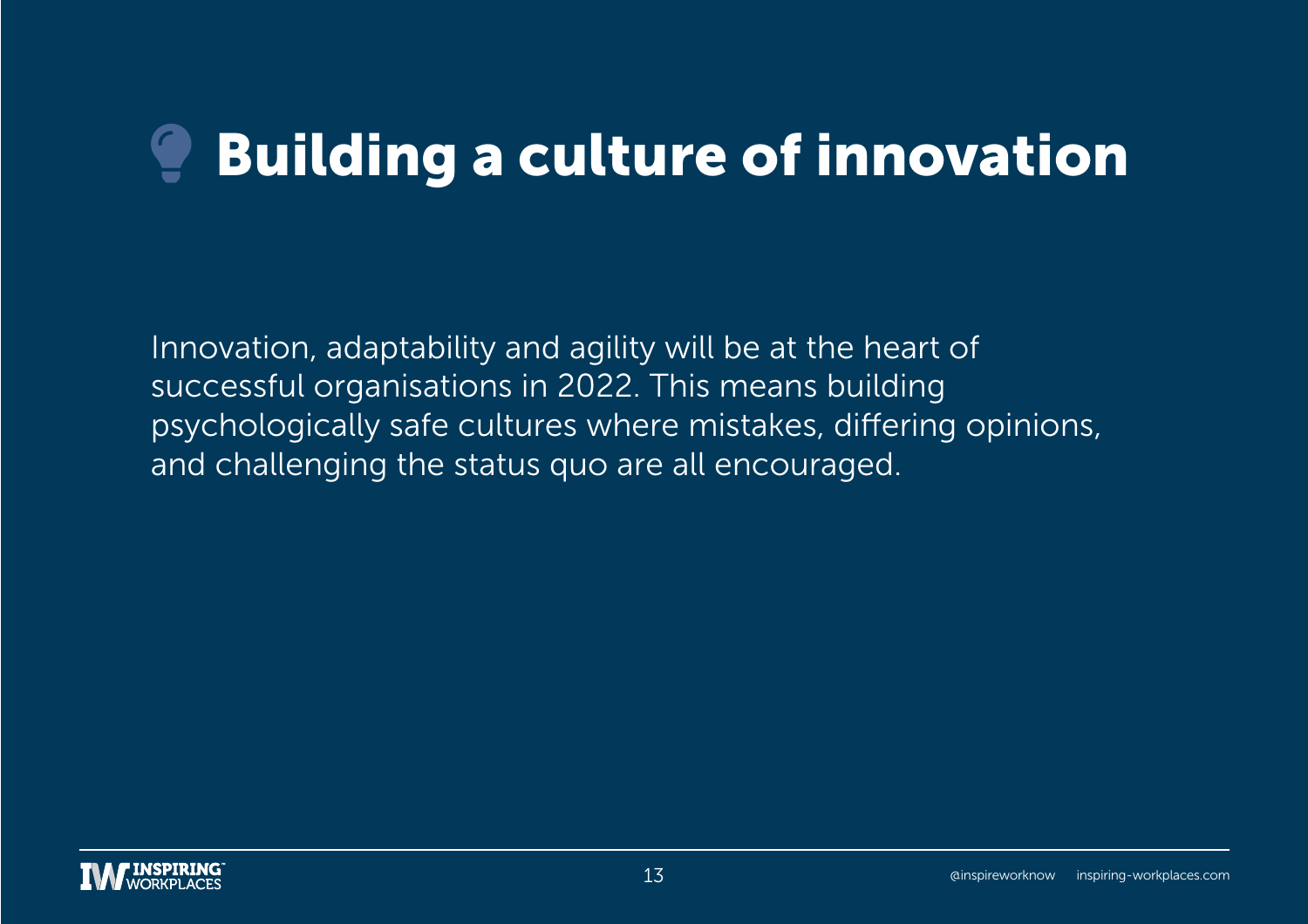# **Encompany values**

In 2022 the organisations that don't have strong values will struggle to attract talent, particularly younger talent that is just entering the workforce. Following the social and environmental struggles of the past 2 years including the rise of the Black Lives Matter movement and the environmental crisis, employees are placing organisational values as one of the top reasons to join a company.

In 2022, this will continue to increase in importance and will become one of the top priorities for companies to create a strong employer brand and stand out against their competitors.

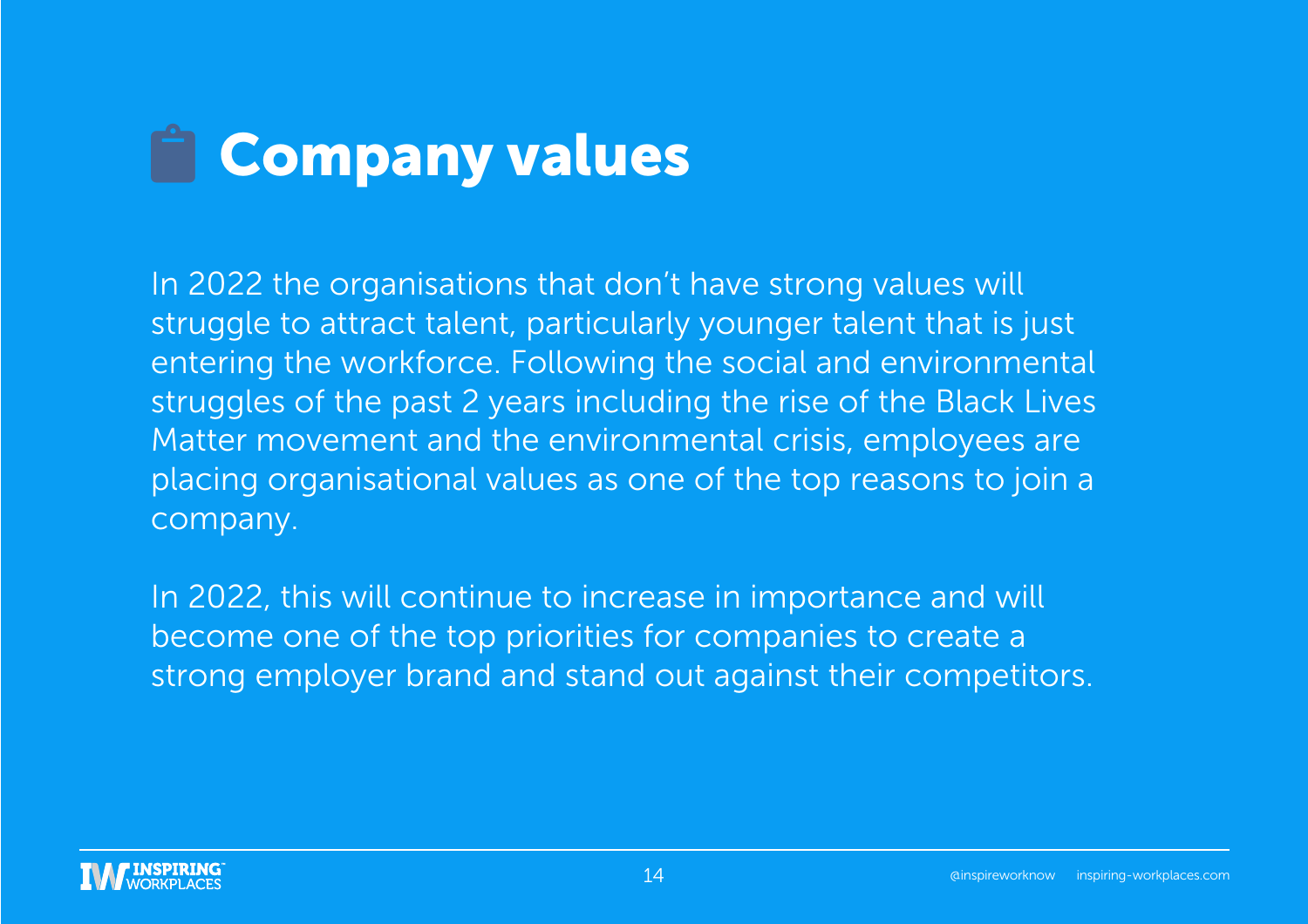### THANK YOU

Thanks to the following members of our Inspirer Community who collaborated, contributed and co-created this initial guide:

- Alissa Johnson
- **Amy Devlin**
- Blaire Rowland
- Dale Smith
- Danielle Reed
- **Gary Butterfield**
- Iza Babula
- **Jennifer** Mosley-Bradley
- Jessica Bensch
- Jill Leake
- **Joseph Galvan**
- Julie Ann Sullivan
- Kevin Minier
- **Kim** Ronaldson
- **Kirsty Gaunt**
- Laura Matthews
- Lesley Allman
- Maryam Ahmed
- Nina Dolfo
- Nikki Tysoe
- Rae Williams
- Rebecca Gallagher
- Richard Comber
- Richard Roberts
- **Rukayat Olukoya**
- Sabrina El-Chibini
- Suki Bassi
- **Tracy** Shand
- Vicky Reader
- Yin Yin Tan

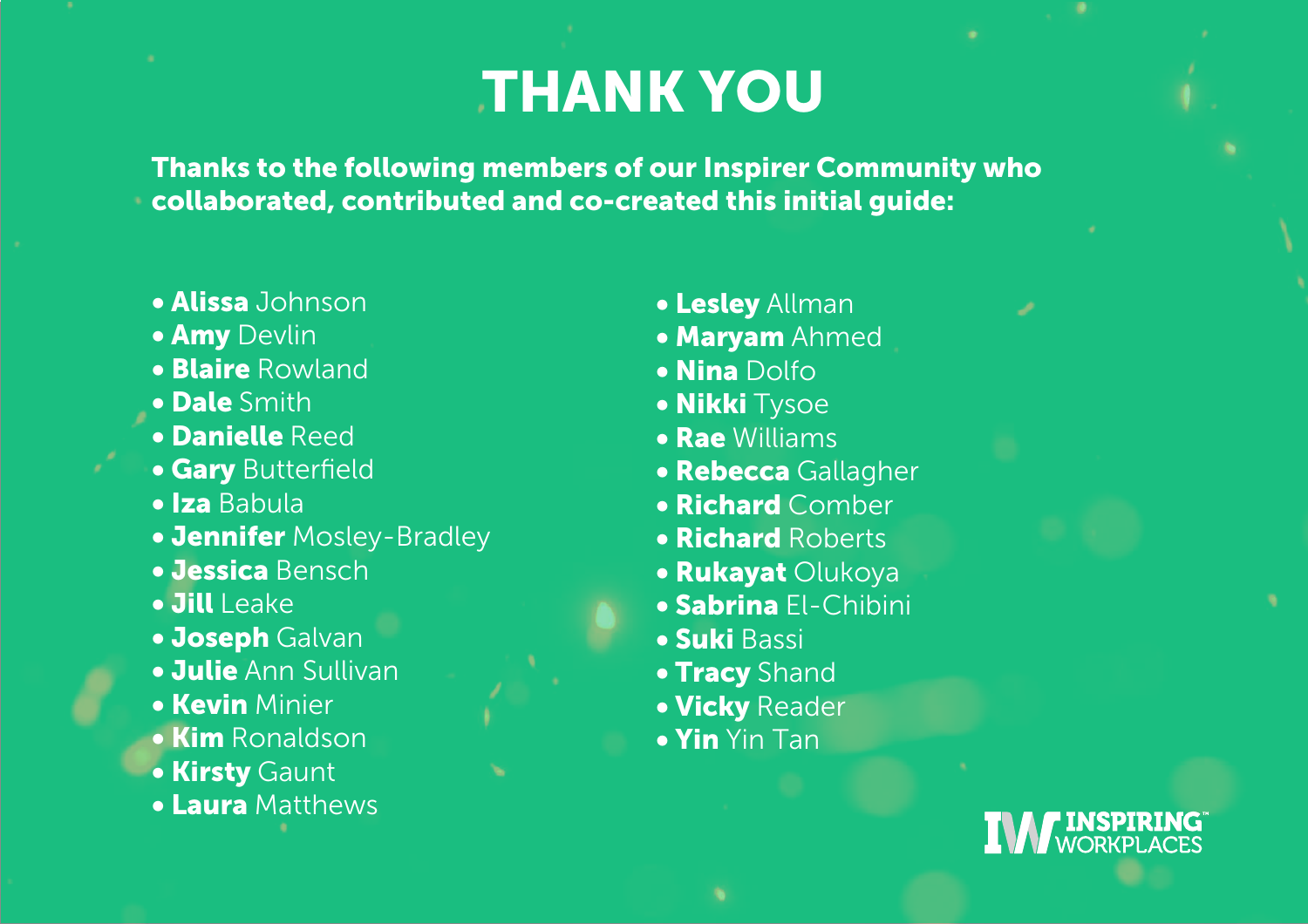# Thanks to our partners